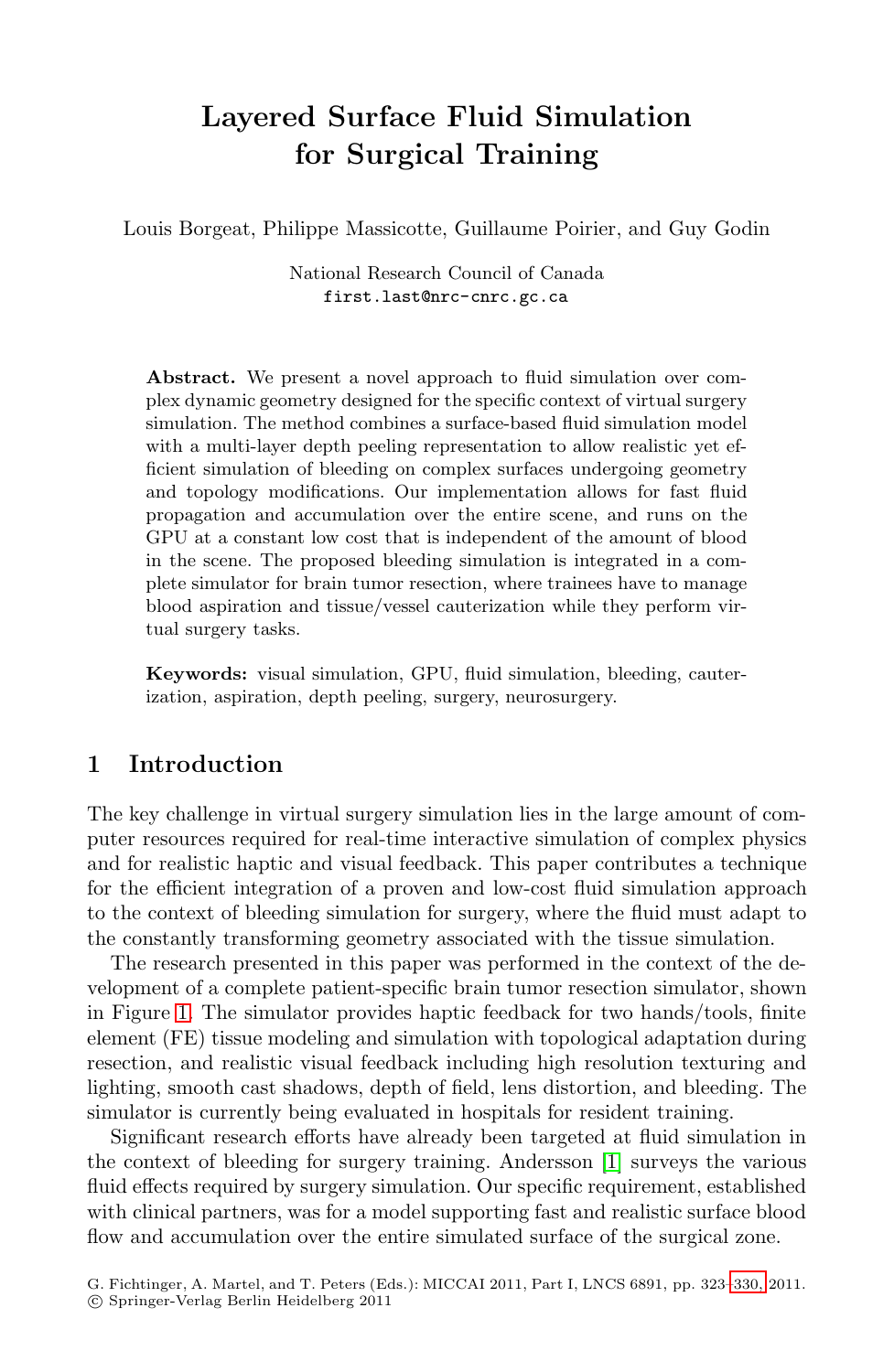

**Fig. 1.** Brain tumor resection with the Neurotouch simulator. 1. Initial brain surface. 2. After surface vessels cauterization with virtual bipolar tool. 3. Tissue aspiration. 4. Blood accumulation and cauterization. 5. Final blood aspiration, bleeding has been stopped. 6. Simulator prototype with haptic tools and stereoscopic display.

<span id="page-1-0"></span>Among particle-based fluid simulation techniques, many recent contributions expand on the Smoothed Particle Hydrodynamics method [\[7\]](#page-7-2)[\[10\]](#page-7-3)[\[11\]](#page-7-4), but such techniques were too slow for our application. Most other solutions are grid-based approaches in either 3D or 2D. In full 3D, good results have been achieved with 3D simulations using cubic interpolated propagation [\[13\]](#page-7-5) that allows the use of a coarser simulation grid. Among 2D techniques, Basdogan [\[2\]](#page-7-6) presents a real-time model of blood flow over soft tissues that projects a two-dimensional grid placed over the region of interest of the geometric tissue model. Kerwin [\[5\]](#page-7-7) uses a twodimensional Eulerian fluid simulation performed on the GPU which is integrated with a volume renderer. Numerous works build on height field (water column) methods where fluid equations are implemented in two dimensions using hydrostatic pressure pipe models [\[4\]](#page-7-8)[\[9\]](#page-7-9)[\[12\]](#page-7-10). These methods allow for fast computation, wave-like behavior, net fluid transport, and dynamic boundary conditions, but due to their inherent 2D nature their application scope is limited. Such approaches are also used with physically-based erosion simulation models [\[15\]](#page-7-11)[\[6\]](#page-7-12). For gaming, simpler models have also been proposed for fluid simulation on textures [\[8\]](#page-7-13). But such methods usually rely on surface parameterizations that could not easily be maintained under major surface topology changes.

In this paper, we adapt the class of water column surface models to the case of complex and deforming/transforming scene geometries by applying them over a layered depth image version of the geometric model produced using a depth peeling approach [\[3\]](#page-7-14). The mesh is rendered at each frame into a stack of height maps. Then, an extended version of the GPU implementation of a grid-based fluid model proposed by Mei [\[6\]](#page-7-12) is used to propagate blood on the surface. The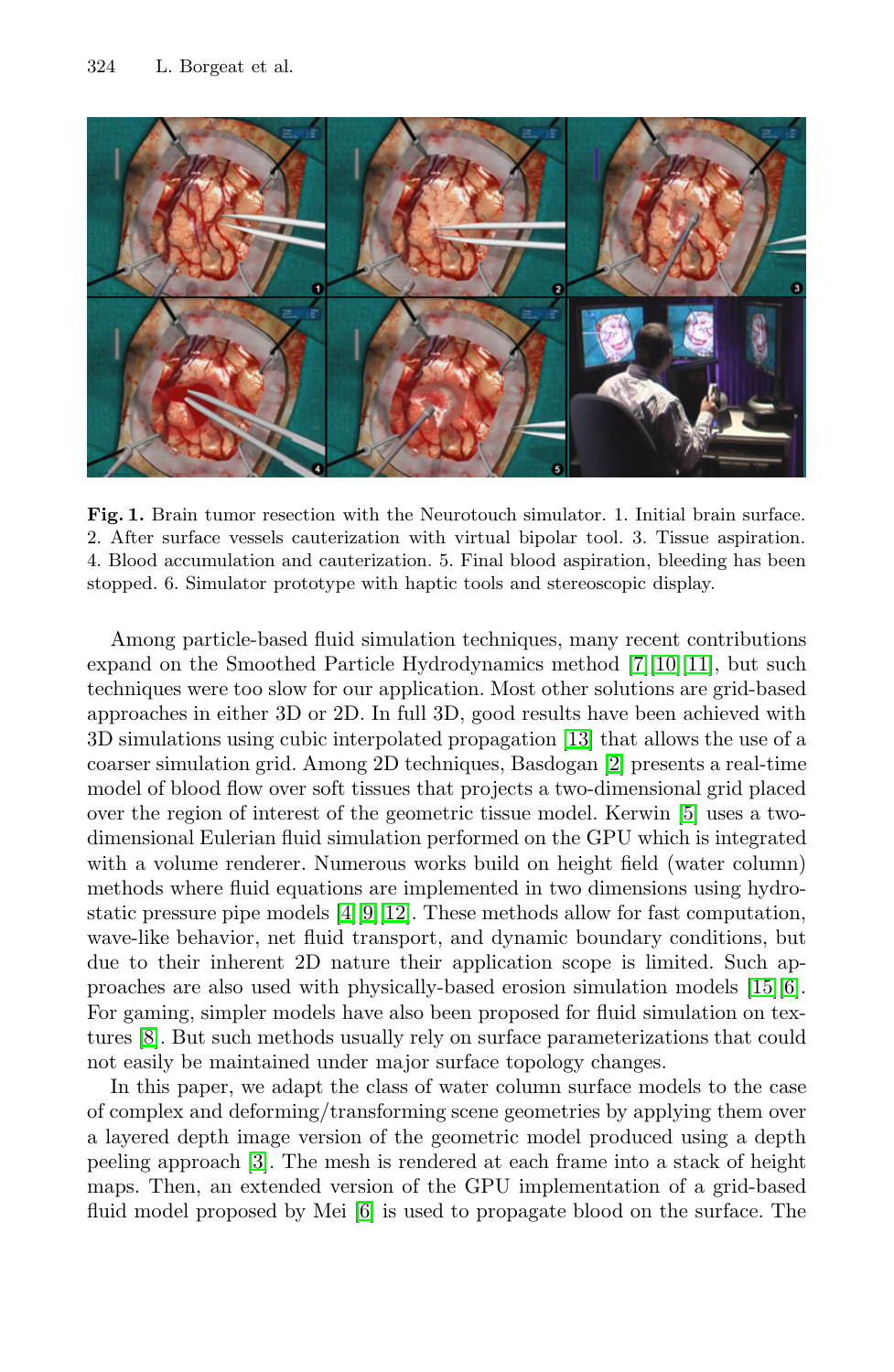

<span id="page-2-0"></span>**Fig. 2.** Top: Processing sequence for a given frame. Bottom: input data at each step.

resulting fluid images are used when rendering the deforming geometry to add proper color, shading and elevation to the mesh. This approach brings many benefits:

- **–** By working on images on the GPU, we achieve a fast and low-cost simulation, thus leaving most resources available for other tasks.
- **–** Independence from the simulated mesh: by working in image space, we do not need to compute contact with the geometry, but only to be able to render it. We simply need to receive vertex offsets at each frame and a list of changed/new vertices when the topology is modified. In fact, the mesh's physical deformation could actually be simulated on a different machine.
- **–** There is no need for a surface parameterization.
- **–** Performance is independent of the amount of blood in the scene.

The remainder of the paper describes how a grid-based fluid model can be efficiently mapped onto a deforming and topology-changing mesh, using a watercolumn model for our application. The integration of the fluid simulation with the rendering as well as the performance of the method are also discussed.

### **2 Bleeding Simulation**

In order to run an image-based fluid simulation on the deforming surface mesh computed for haptics and tissue simulation, we repeat the following sequence for each frame (Fig. [2\)](#page-2-0). The mesh is first converted on the GPU into a stack of depth images rendered from a view direction aligned with gravity. We then run the modified column-based simulation on those multiple interconnected depth layers, fetching information from the image stack of the previous frame as the base for the simulation step. We finally render the mesh with the bleeding by using the simulation layers as input texture. During this process, one important challenge is to maintain a mapping between consecutive frames so that inter-frame fluid propagation takes into account mesh displacement and transformation.

**Mesh to Depth Maps:** The conversion of the mesh into a depth image stack is achieved by a process called depth peeling [\[3\]](#page-7-14): the polygonal mesh is first rendered at a chosen resolution under an orthographic view aligned with gravity and closely encompassing the entire scene. Depth/height rendered from that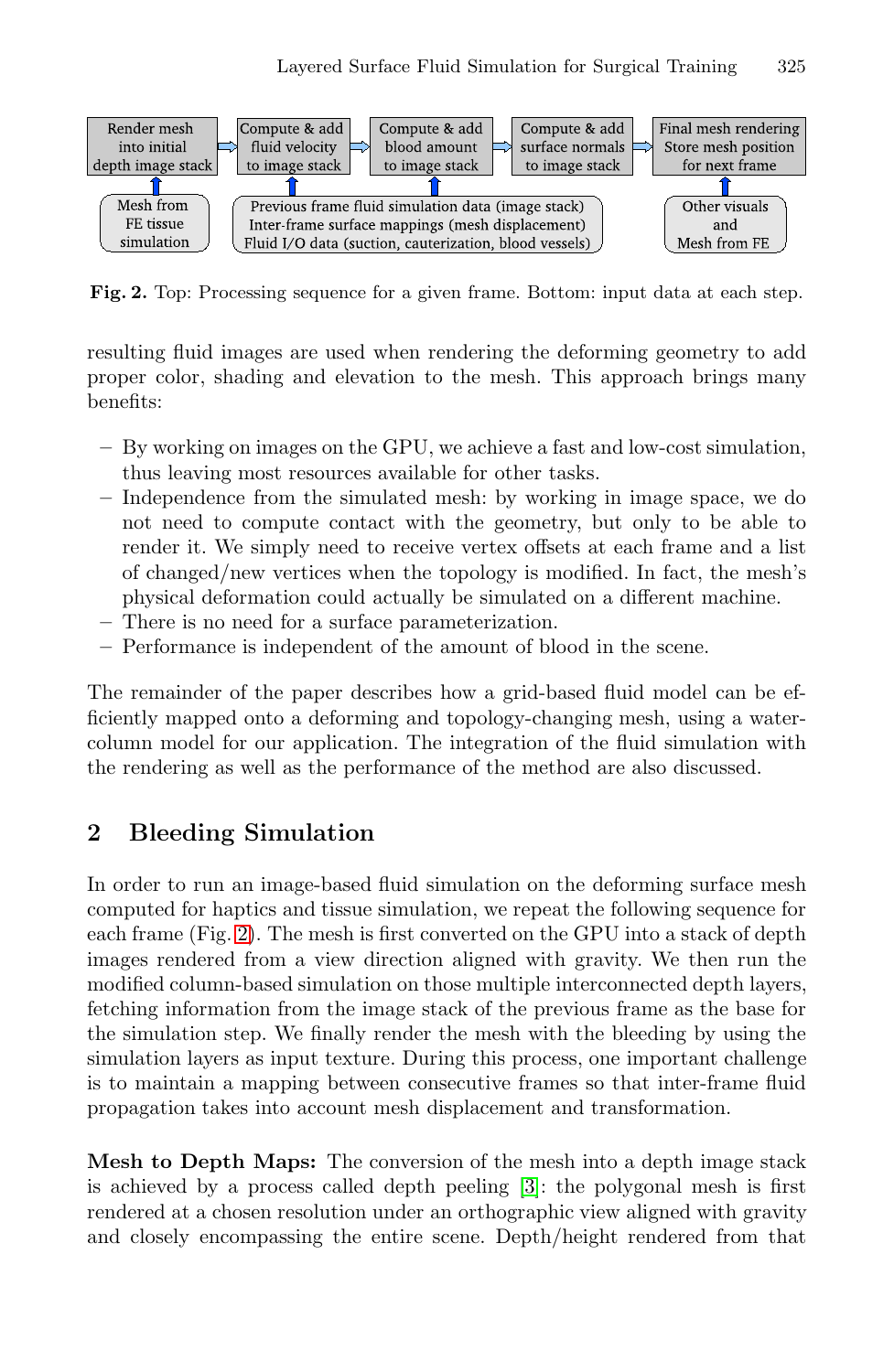

<span id="page-3-0"></span>**Fig. 3.** Slice view of the depth peeling process and blood propagation for a simple geometric model with an overhang. Color denotes the depth layer on which a portion of the surface is represented. We illustrate 3 complex cases of blood propagation at the junction between different layers: (a) the central (green) cell gives to neighbors on the mesh, but located on different layers; (b) because of accumulation, the center cell nows gives blood to a different (higher) layer; (c) the cell receives blood from two different layers on the right

viewpoint is stored in a floating-point GPU buffer. This process is repeated in a sequence of additional buffers, but each time all the geometry located above or at the previous height map is culled at the fragment/pixel level. We therefore end up with a decomposition of the mesh into a stack of occluding depth layers (color-coded in Fig. [3\)](#page-3-0). If the 3D model is closed and not self-intersecting, the peeling process will naturally produce an alternation of front and back facing layers. In our implementation, we use the front (upward) facing layers to run the actual simulation, and keep the information of the back facing layers to insure that blood cannot accumulate beyond the upper surfaces of an enclosed area. To accelerate computations, we pack front facing layers in a single texture buffer and back facing layers in another.

**Fluid Simulation:** The core of the fluid simulation is similar to the work of Mei[\[6\]](#page-7-12), but with the added difficulty that fluid must propagate properly between the different layers of the stack representing the model at a given frame and, as previously stated, between the layers associated with consecutive frames as they deform. The equations are also adapted to our application context, but the physics remains the same: cells exchange fluid with their 4 neighbors through virtual pipes, and a flow velocity, or flux, is updated at each frame based on hydrostatic pressure in the virtual pipe between the neighboring cells. Fluid propagation is computed in two rendering steps. After generating new depth layers, a first step computes a set of outflow flux (velocity) textures, setting the amount of outgoing fluid in all 4 directions and properly identifying the depth layer where the fluid must be transferred for each direction, taking into account the amount of fluid available in the cell, and the remaining available height in the target cell. Initial blood amount and flux/velocity are obtained from the last frame textures as described in the next section. Flux equations are controlled by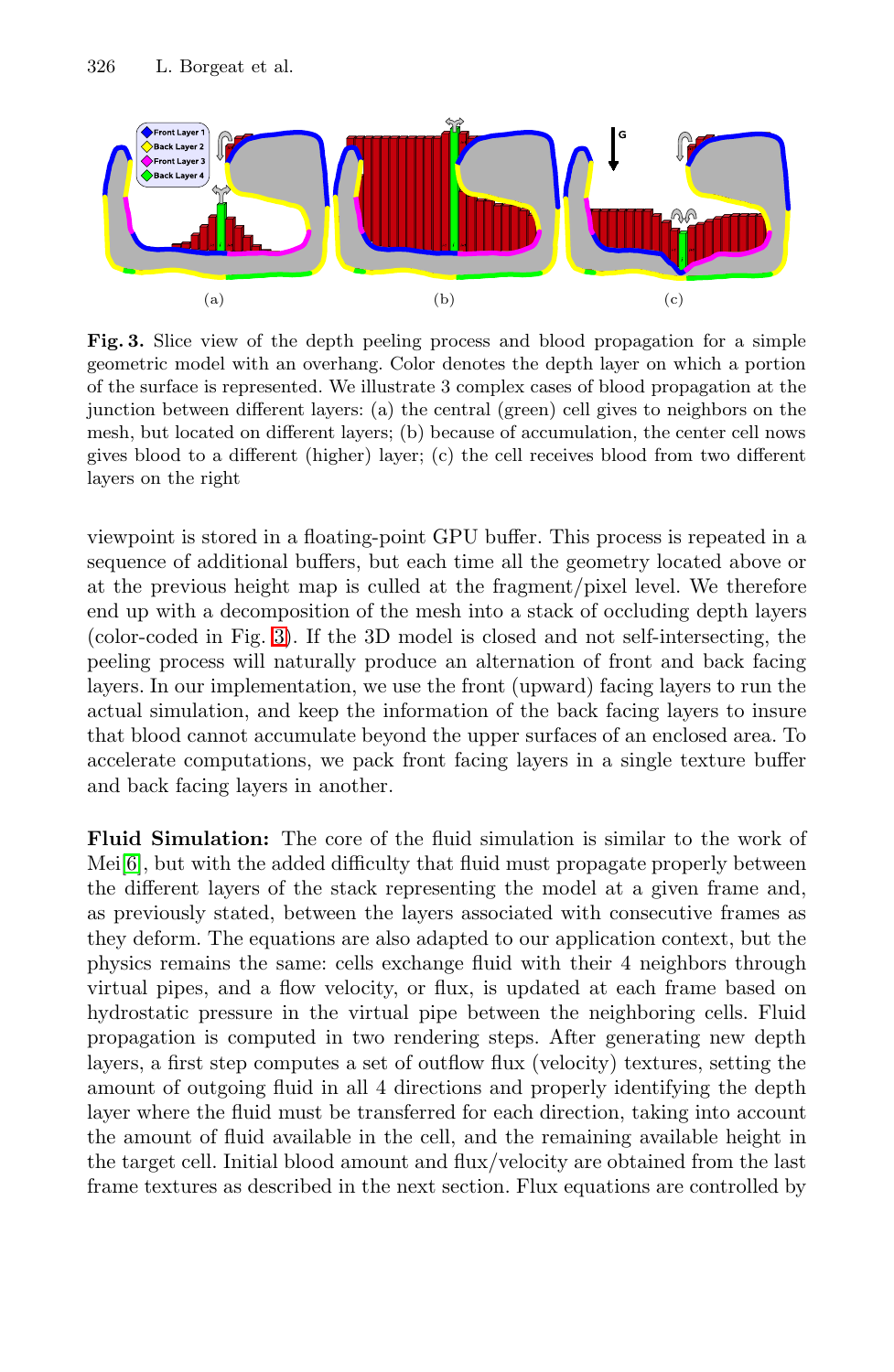

**Fig. 4.** Two simple models to illustrate the GPU buffers used for the fluid simulation and for the depth peeling process.Left: Depth peeling and partial simulation on a helical slide model. Buffers from left to right: Blood velocity, amount of blood, and surface normals. Right: Simulation on simple terrain model with simulation GPU buffers.

<span id="page-4-0"></span>application-specific parameters. For example, in the blood flux computation, we set a minimum amount of blood in a cell before it can be transferred to another one, in order to force trainees to clean tissue surfaces with the suction device.

Figure [3](#page-3-0) illustrates different cases of inter-layer fluid exchange within a frame. As can be seen in the figure, continuous surfaces can be located on different layers of the depth image stack. When computing output flux for a cell, one target layer is selected separately in each 4 directions. However, a cell can receive fluid from the same direction from multiple neighbors located in different layers  $(Fig. 3(c))$  $(Fig. 3(c))$  $(Fig. 3(c))$ . The case in Figure 3(b) illustrates that, as blood accumulates, it may be sent to different layers even if the geometry does not change. When computing target layers for fluid output in one direction, we compare the height of the cell (including blood) to the height of neighboring cells (also with blood) of all layers in that direction. By integrating the maximum height (back faces) information in the comparison process, the correct target can be deterministically selected.

The second fluid simulation step computes the resulting amount of blood in a cell by gathering the flux value for each cell into a set of textures representing fluid amounts, and then modifying that value based on new bleeding and aspiration that may occur within that frame. The amount of new blood generated for a given layer cell is obtained from other components of the simulation. In our implementation, the FE volume structure from which the rendered surface mesh is extracted is associated through a fixed parameterization to a set of 3D volumetric textures. A high resolution texture is derived from medical imaging enhanced with synthetic data and provides vascularization information at the given location. Another 3D texture storing cauterization levels is updated locally at each frame based on the location of active cauterization tools. We also tag vertices in the mesh based on their creation or modification time, which correspond to the time of the last tissue cutting. All this information is combined to compute the amount of new blood at each cell. Information on the location and orientation of the blood aspiration tools is passed to the same GPU program to apply suction. Figure [4](#page-4-0) shows the content of the flux and fluid amount textures for two simple illustrative models.

**Inter-Frame Fluid Propagation:** The depth image layers corresponding to consecutive simulation frames have different shapes since the rendered surface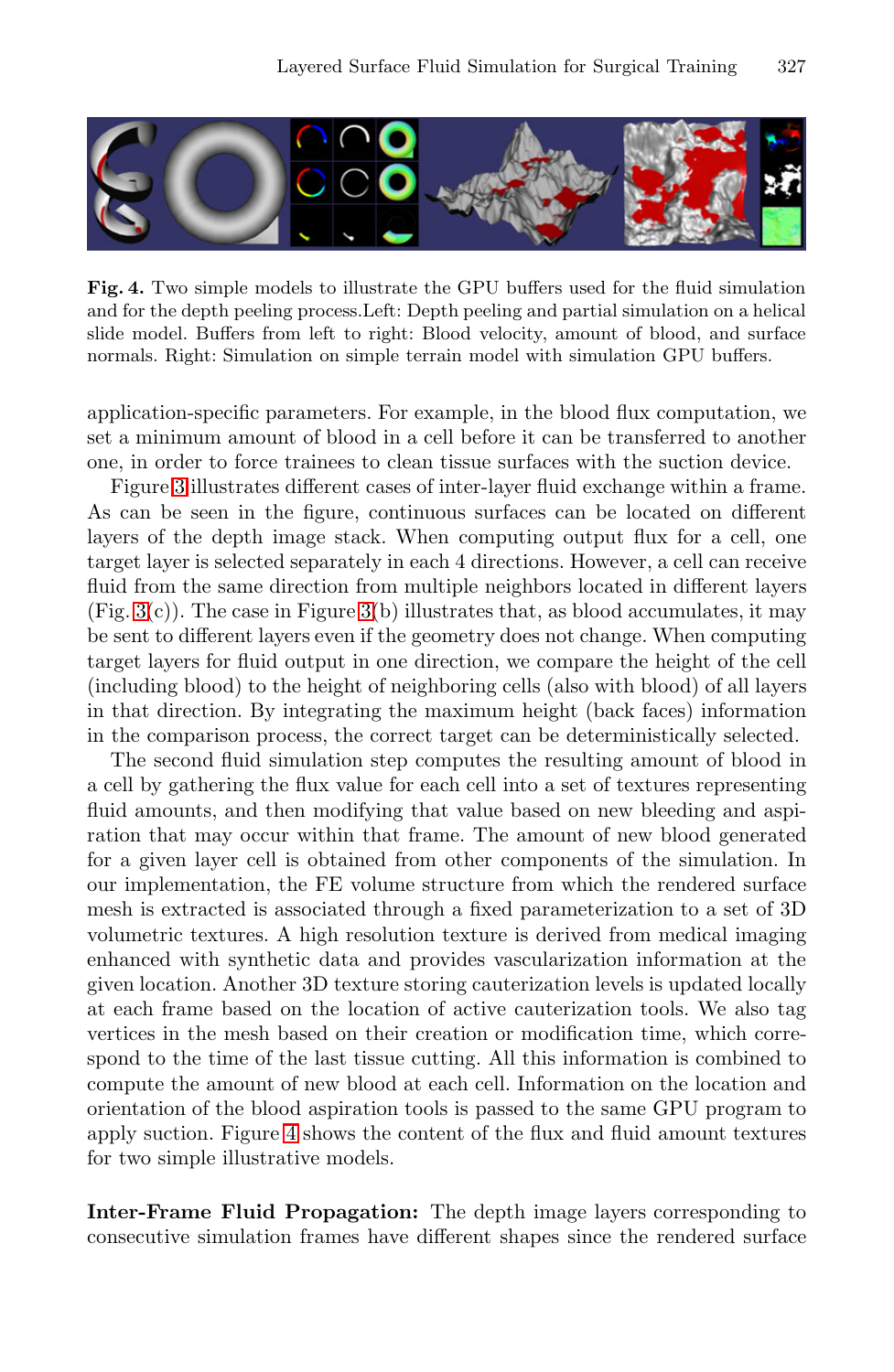mesh undergoes continuous transformation. We therefore must establish a mapping between these stacks to propagate the fluid and its velocity from frame to frame. To achieve this, each vertex in the geometric model retains its coordinates in the previous frame as a vertex attribute. After the peeling, we render all the vertices into a dedicated floating-point texture to store that information for the next frame.

During the fluid simulation step, a texture position and depth in the previous frame's depth image stack is computed for each cell to allow texture fetches in the previous frame data. This position is produced on the GPU by interpolating the spatial position of the surrounding vertices in the last frame. Since the texels are generally not aligned between frames, proper sampling and filtering must be applied when fetching values from those previous frame texture stacks to avoid any aliasing effect, as well as to account for discontinuities between layers that might lead to inconsistencies in the simulation. When fetching values in the previous frame stack, all layers are sampled and depth values in the stack are used to prune out invalid samples.

**Bleeding Rendering:** During the final rendering, blood information is fetched from the simulation results using a custom texture filtering approach similar to the one used in inter-frame propagation, since the changing observer viewpoint does not in general match the fluid simulation viewpoint and texture resolution. At that stage, we first displace the vertices on the GPU to account for the amount of blood at that location. This is mostly a simple step, but in areas at risk of numerical uncertainty errors, such as areas where the mesh is almost aligned with gravity (e.g. the left side of the surface in Fig. [3\)](#page-3-0), a validation test is applied to insure that the displaced mesh is coherent with the elevation computed by the image-based simulation. This allows for example multiple vertices located on a vertical wall to be displaced to the same position when under the fluid surface. For meshes that are too coarse to support this approach, we have experimented with surface subdivision in a GPU geometry shader based on PN triangles [\[14\]](#page-7-15). This allowed the mesh displacement to be sufficiently fine, and reduced performance only slightly more than if using the finer mesh without GPU subdivision. To deal with lighting in areas where the blood has accumulated, we compute on the GPU a set of *n* surface normal maps (one per front-facing layer) by taking the derivative on the *n* layers of depth map, again taking into account the surface connectivity between the maps. These normals progressively replace the ones computed from the mesh as a factor of blood accumulation. Such normal maps are displayed in Figure [4.](#page-4-0) In the same manner, we blend the original tissue color with the blood color as a function of the amount of fluid. The blending parameters are variables in the simulator.

### **3 Results and Discussion**

For the results discussed here (Fig. [1\)](#page-1-0), we used a stack of five depth layers, three front facing and two back facing, and a monoscopic final rendering window at 1280 *×* 1024 resolution. Tests were run on a quad-core Intel i7 PC and with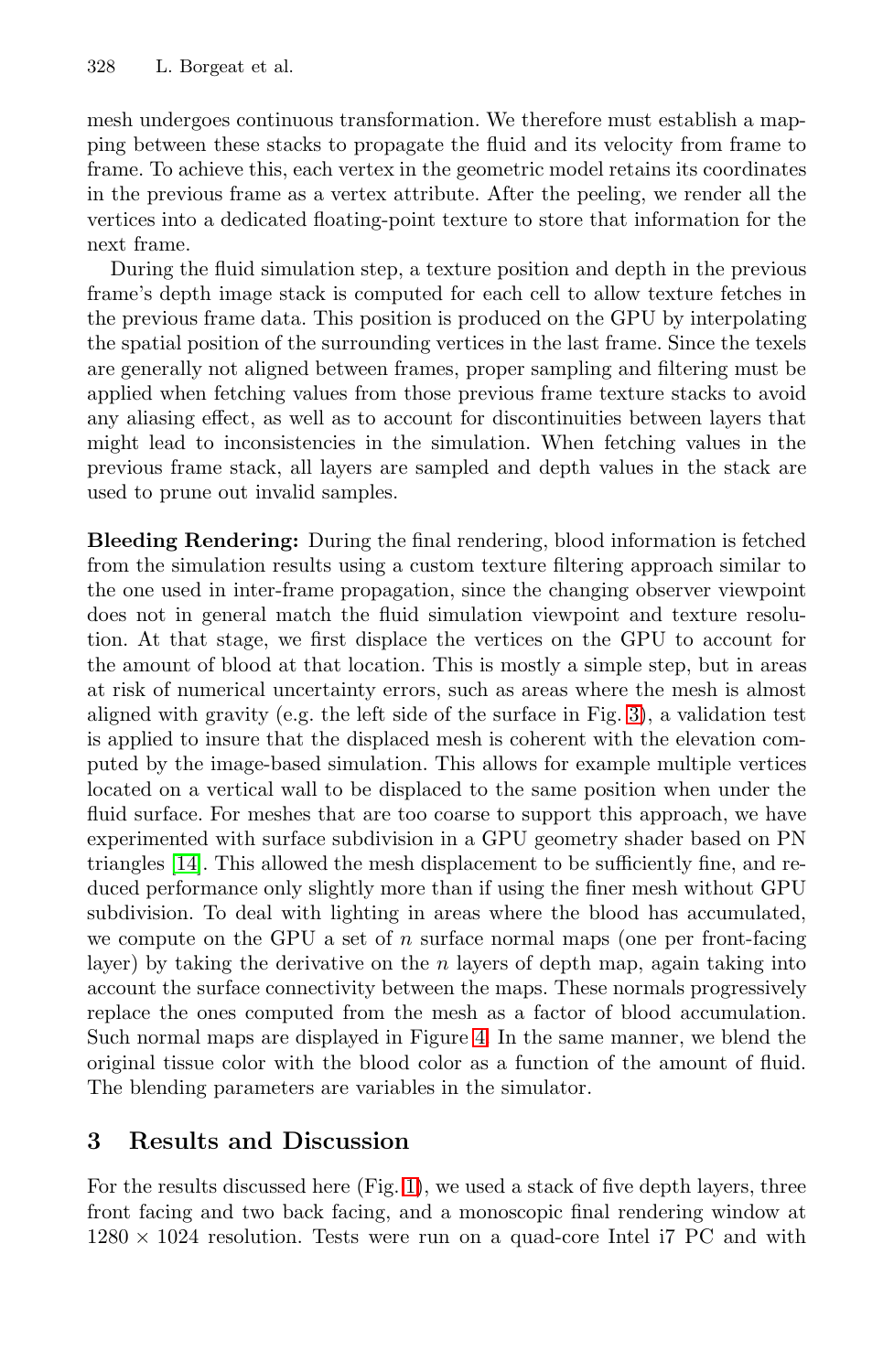one core of a NVIDIA GeForce GTX 295 GPU. Figure [1](#page-1-0) illustrates the typical steps followed by a trainee learning to perform cauterization and aspiration for hemostasis during tumor resection. Videos are available at http://Neurotouch.ca. Since the mesh may need to be rendered with the fluid many times per frame due to special effects such as cast shadows, times required for fluid propagation and rendering are given separately. For the 128*×*128 simulation grid used in the videos, the fluid simulation time is of 3.2 ms per frame  $+1.7$  ms for rendering of the global scene including the vertex displacement of a 30K polygon deformable surface mesh. With much larger  $512 \times 512$  blood and depth textures, bloodrelated simulation time only increases to  $9 + 4.4 = 13.4$  ms. As can be seen from those numbers, the algorithm allows interactive simulation of the bleeding process at a relatively large simulation resolution. But for our application we get a bleeding that is more realistic by using smaller textures and better texture sampling/filtering at the final stage of rendering. This allows blood to propagate more quickly and at a more realistic granularity given the surgery scale (3-5 cm). Alternately, one could run two iterations of fluid simulation for each iteration of rendering. The complete visual simulation including bleeding, shadows and depth of field effects runs at a refresh rate of 60 Hz with more than 15 rendering passes per frame.

The current approach does have some limitations. Performance will diminish rapidly as the number of required layers increases, so the technique may not be practical for very intricate geometric models. This is due mainly to the fact that the custom texture filtering associated with the rendering and inter-frame texture fetches require comparison and combination of all layers in the stack. There would also be a benefit in expanding the method to be able to change the viewpoint for the depth peeling, to increase the rendering quality when observer viewpoints are too far away from the gravity axis. Finally, the vertex displacement approach used for the final rendering can lead to discontinuities in the geometric mesh in specific cases. These issues do not affect the validity of the simulation, but can lead to visual artefacts that need to be mitigated by modifying color and normal attributes on the mesh. This will happen when an enclosed pool of fluid gets filled and a part of the mesh closes on itself due to the blood displacement (e.g. Fig. [3\(](#page-3-0)b)). A vertex displacement strategy also makes it difficult to assign different levels of transparency to the fluid columns in the final rendering, which may be an issue for rinsing/dilution simulation.

#### **4 Conclusion**

We have presented a method to efficiently integrate grid-based surface fluid simulation to context of neuro-surgery simulation. The proposed technique allows the realistic simulation of surface bleeding, including aspiration and cauterization, over the entire operating field at a low computational cost. Future work will include the implementation of a ray-traced final render pass to allow a more complete set of visual features for the bleeding simulation, thus enabling the simulation of other important aspects of surgery. Jet bleeding and fluid falling